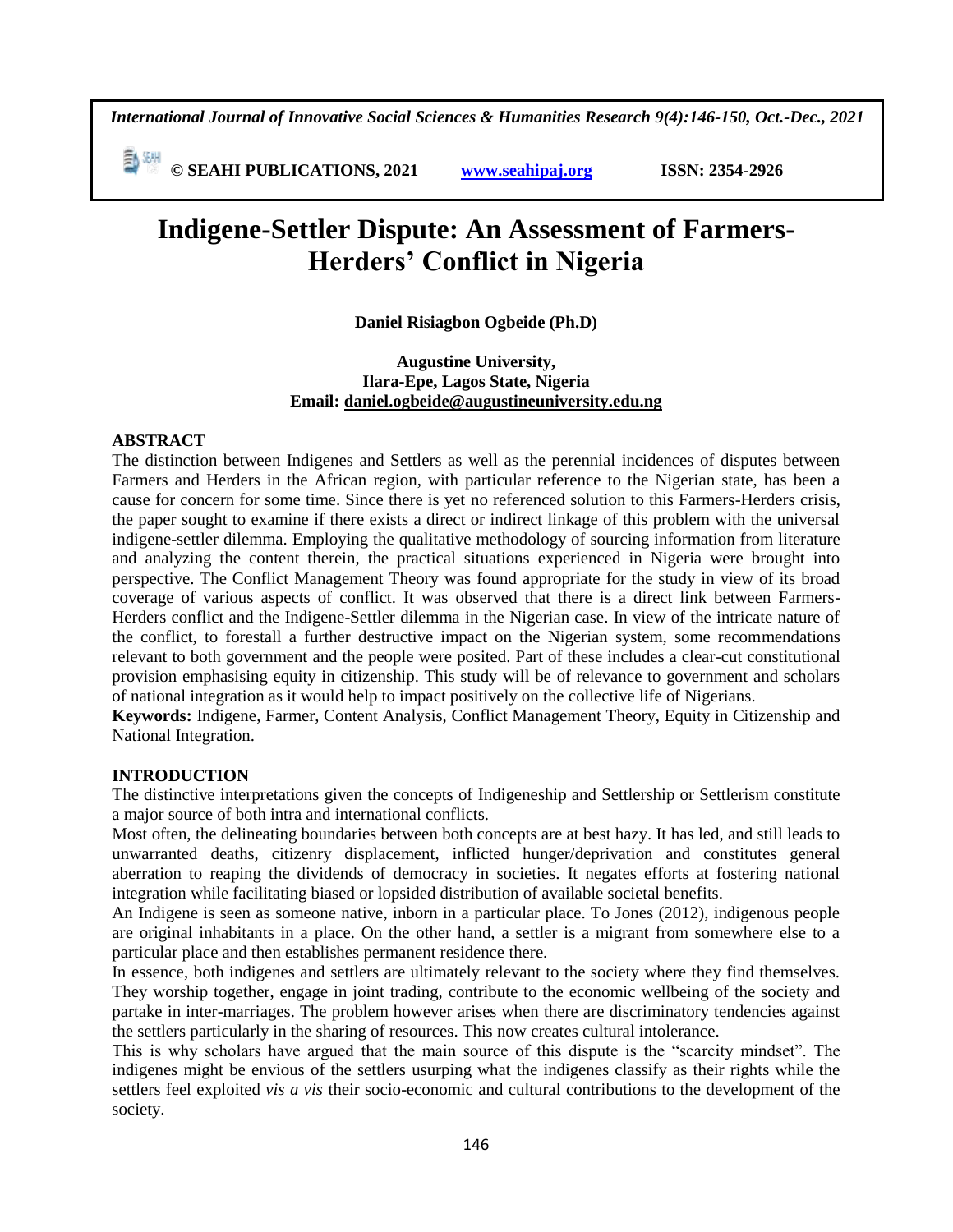While this dichotomy between the Indigenes and Settlers is universal, it is evident that developed/wealthy nations do not emphasise the negatives therefrom. The degree of volatility of the dispute is directly proportional to the stand taken by the specific government in power. The crisis could be a political weapon exploited to incite unwarranted ethnic sentiments to impose instability.

It is thus manifest that the negative impact of this dichotomy is more glaring in developing (Global South) than in developed (Global North) countries of the world.

Conflict as a concept entails confrontation and disagreement amongst persons and groups in communities, it is natural and therefore inevitable. This is simply because individuals in a society pursue incompatible goals. However, the handling of a conflict can either unleash a negative or positive impact on society.

Coser (1957) sees conflict as the struggle over values through attempts at neutralizing, injuring or eliminating counterparties. This could either engender frustration and aggression giving way to mistrust and hostility between groups or serve as instrument of positive change to foster societal development.

Farmers and Herders have coexisted for centuries, particularly in the African region. The farmers see themselves as Indigenes while the herders (pastoralists) are seen as settlers. The Fulanis, also known as the Fulbe people, constitute a significant proportion of the herders. These Fulanis mainly cut across some African countries namely, Nigeria, Cameroon, Mali and Niger.

In recent years, crises between these two classes of people, farmers and herders, have created a lot of mayhem in countries where they coexist, including Nigeria.

### **Statement of the Problem**

Indigene-Settlers conflict has led to huge losses and destruction just as Farmers-Herders dispute especially with illegal access to the use of arms and ammunition, has also warranted wanton destruction in countries with particular reference to Nigeria.

Unfortunately, more analyses of this dispute seemed to have generated more problems than proffer solutions.

Issues relating to enhanced population, change in climate as well as urbanization have been thrown up as possible catalysts for farmer-herders' dilemma.

This paper seeks to explore if the Farmers-Herders' conflict in Nigeria is an offshoot of the Indigene-Settler dilemma.

### **Objectives of the Study**

The main objective of this paper is to unravel the possible relationship of the Independent, Indigene-Settler dispute, with the Dependent variable, Farmers-Herders conflict.

The supporting objectives are as follows:

- a) To examine if Indigene-Settler conflict is avoidable;
- b) To examine if there exists a direct or indirect relationship between Indigene-Settler and Farmer-Herder disputes;
- c) To examine if there is any link between Farmer-Herders conflict and Banditry/Terrorism: and
- d) To examine if Farmer-Herders' conflict can be eradicated or managed.

### **Literature Review and Theoretical Framework**

Many scholars have written about Farmers-Herders' crises particularly in Nigeria but some gap still exists in that the solution at ameliorating the resultant devastation from the confrontation has not been achieved. To Gursoy (2021), Farmers-Herders' conflict is intensified mainly as a result of the actors' unfettered access to acquisition of weapons of destruction. He also identifies the main cause of the rift as scarcity of resources.

There is the distinction amongst the Fulanis who are the main characters in the Herder's group. There are the Nomadic/Pastoral Fulanis who are majorly in the Northern part of Nigeria and the Urbanised Fulanis, found mainly in the Southern part.

Shehu (2021) is of the view that herders found parading themselves with arms and ammunition is an aberration to the earlier known concept of pastoralism in Nigeria. It is thus his view that such persons are most likely foreign pastoralists.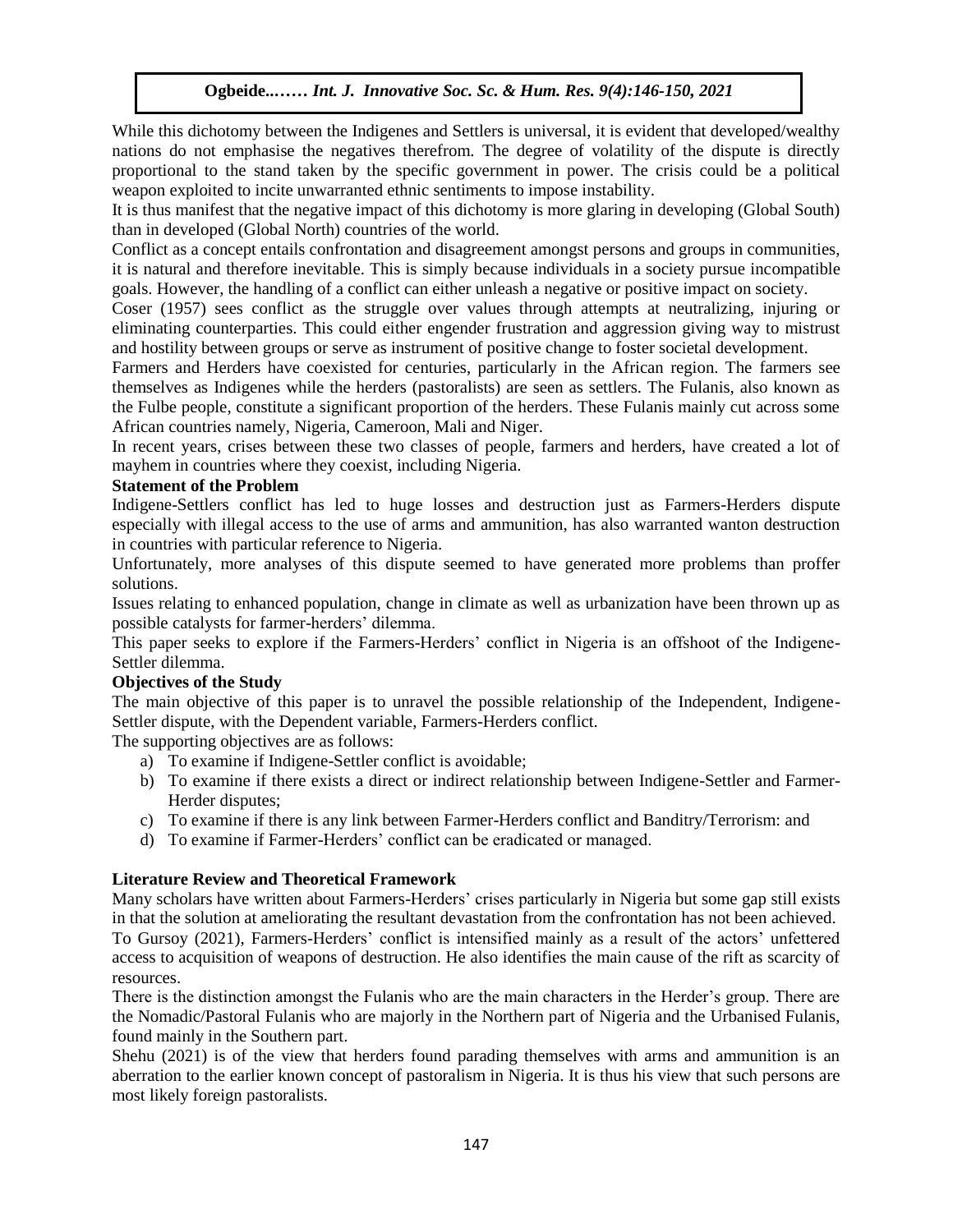Blench (2010) posits that some likely causes of this crisis include the issue of climatic changes, scarcity of fresh water and cattle theft. These now necessitate movement of the pastoralists to the southern part of Nigeria as against the erstwhile strategy.

It is obvious that this Farmer-Herder crisis exists in different parts of Nigeria and the potency of its destructive effect is on the increase. What is important is to trace its root cause and proffer likely ways of eradicating or mitigating its destructive tendency.

Since this dilemma features as a conflict, the relevant theory to be applied in the analysis of this subject will be the Conflict Management Theory. It is clear that conflicts are not unexpected amongst groups of people in communities as a result of competing goals. It is natural but what is necessary is to make positive efforts either to resolve or manage such conflicts. This is by looking out for opportunities derivable from the other side of conflict, which is peace, and sustained peace for that matter. If this is not done, there could be frustration and aggression amongst the parties which could escalate into wars.

Rahim (2002) views the Conflict Management Theory along the lines of Avoidance, Accommodation, Compromising and Collaborating: romising and Collaborating:

Avoidance – Having a conscious effort to ignore a situation that can propagate a conflict;

Accommodation – Sacrificing one's goal for another;

Compromise – Creating a "give" and "take" situation out of two extremes;

Collaboration – Integrating ideas for mutual solutions.

### **METHODOLOGY**

The methodology adopted in this paper is majorly qualitative and of content analysis. This is because information is derived from literature and the contents analysed to unravel the problem identified in society so as to contribute positively to knowledge.

## **The Discourse**

The Indigene-Settler dispute in Nigeria is rife as in many parts of the world but as stated earlier, it is generally more negatively potent in Developing countries.

Amongst many examples, there were the Zagon-Kataf crises of 1990s in Kaduna State between Atyaps (Indigenes) and Hausa-Fulani (Settlers). In 2020/21, similar crises erupted in Southern Kaduna. Also in 1990s, the Tiv-Jukun-Wukari conflict featured in Taraba State as well as the Itsekiri-Urhobo-Warri conflict in Delta state. The Tiv-Fulani crisis in Benue state featured in 2014 and 2017. The Ife-Modakeke crisis in former Oyo and current Osun States have featured for several years.

In all these cases, the indigenes feel threatened by the presence of the settlers while settlers feel exploited and deprived of commensurate enjoyment of benefits as the indigenes. There is therefore mutual suspicion because of the fear of inadequate resources to go round.

In spite of the fact that both the indigenes and settlers coexist and cooperate in many societal things, there still exists ethno-religious cleavages which easily stir up conflict situations.

Constitutionally, there seems to exist a lacuna. For instance, Nigeria's 1999 constitution, as amended, Section 8, Subsection 1a and b as well as Section 147, Subsection 3, attempt to define who an indigene in Nigeria is but without clear details. Citizens should be able to take up residency in other states of the federation other than their own states of birth, but in practice, the dichotomy still exists.

In the same manner in Nigeria, the Farmers assume to be the indigenes while the herders who are pastoralists are taken as the settlers.

Over the years, they have coexisted in communities and seen themselves as being mutually reinforcing but the dichotomy still exists. The farmers use the waste products of the cattle as constituent of manure which enhances productivity of their farm produce. The farmers who own the land produce food for all while the herders produce beef for all.

Consequent upon changes in climate, necessitating the need for greater access to water and conducive environment for the cattle, a southern movement is occasioned. In the process, farmlands could be trampled upon and products destroyed. As a result of the fact that the Fulanis who are the main actors in the herding exercise cut across the West African sub-region, with very slight, if any, differences in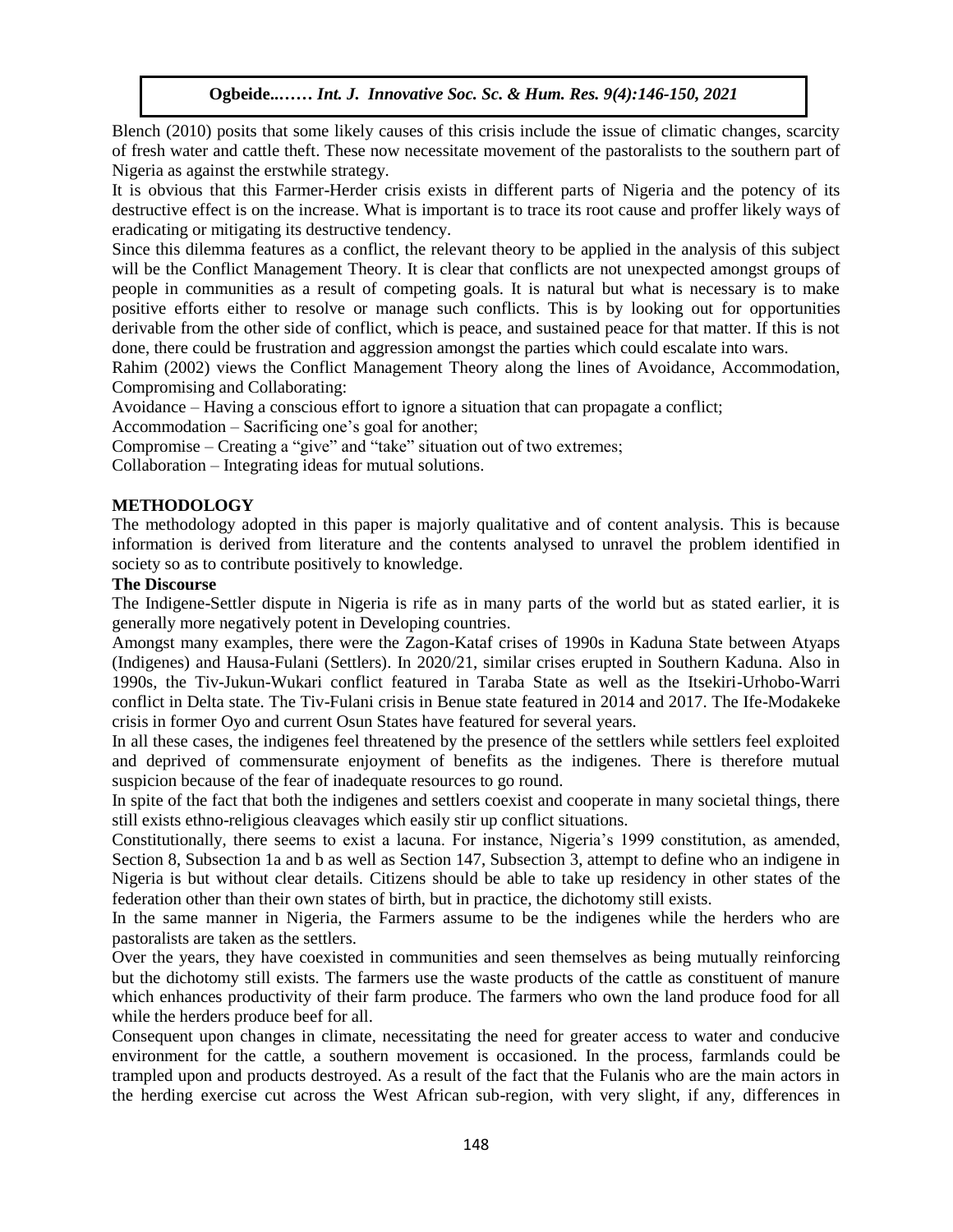physical presentation. This therefore brings to the fore the suspicion that the destructive herders currently witnessed in some parts of Nigeria could have a foreign content.

There have been arguments between State and Federal governments of Nigeria about open grazing or ranching. While open grazing allows free movement of herders with their cattle, ranching restricts such movements to specific locations. Debates are on as to what the involvement of government should be in sorting out the economic desires of citizens and the right of government over land within state jurisdiction bearing in mind that the Land Use Act which is enshrined in Nigeria's 1999 Constitution, as amended, authorizes the state government to take decisions on issues of land within its jurisdiction.

Conflicts, when not abated, can be viral and easily attract any other means to inflict injury or eliminate the counterparty. This is the reason why some arguments abound that this Farmer-Herders' conflict can be an instrument for propagating banditry, kidnapping or any other form of terrorist act. This is because Farmer-Herders' conflict, banditry and terrorism have some common raw materials namely, the use of threat or violence to achieve the desired purpose.

Banditry is an organized crime which includes activities such as kidnapping, armed robbery amongst others. Terrorism is a systematic use of violence to coerce people particularly for political purposes.

To Egbefo and Babalola (2021), a fundamental cause of the increasing trend of banditry in Nigeria is the obvious failure of democratic institutions in the country. Osaghae and Suberu (2005) also agree that maintaining internal peace and security in a nation-state is a *sine qua non* for good governance. Ogbeide (2021) posits that efforts must be made to enable Nigerians imbibe the spirit of oneness which facilitates national integration.

The truth of the matter is that this political goal could be in the short or long term. So, there could be a continuum of Farmer-Herders' conflict  $\rightarrow$  Banditry  $\rightarrow$  Terrorism, if not forestalled.

#### **DISCUSSION OF FINDINGS**

From the review of literature, the Discourse and happenings in Nigeria in the current political dispensation, it is apparent that the subsisting Farmer-Herders' conflict is a spin-off of the fundamental dispute between Indigenes and Settlers. This is where the farmers see themselves as the indigenes (sons of the soil) while the herders are seen as the settlers (migrants/visitors).

Since the dilemma of indigene-settlers is a universal one, though with more grievous impact in the developing world, and conflict being an inevitable feature of life, it might be impracticable to eliminate the farmer-herders' crisis in its entirety. Rather, efforts should be made to manage it and make the relationship to be of positive consequence to the development of the Nigerian state.

So, three key aspects of the Conflict Management Theory should be employed, namely,

Accommodation – whereby government will encourage the process of the two parties giving in to each other's wishes in some respects, in form of sacrifice;

Compromise – whereby there should be an agreed mid-way house between their two extremes; and

Collaboration – whereby both parties should endeavour to work together to reach mutual solutions in the interest of the nation.

### **CONCLUSION**

It is obvious from this paper that the Indigene-Settler dispute may not be completely avoidable in societies but can be managed for positive returns. It is also clear that Farmers-Herders' crisis experienced in Nigeria is an offshoot of the Indigene-Settler dispute.

Taking cognisance of the similarities of instruments of operation amongst actors in farmer-herders' disputes, banditry and terrorism, it is safe to assume that there exists some reasonable link among them.

While it might not be practically possible to eliminate Farmers-Herders' conflict in Nigeria, it is possible to manage it so as to mitigate the likely negative impact. The reciprocal relationship expected between the State and the Citizen should always be stressed over and above the component differences of the citizenry.

The Conflict Management theory selected for this study is therefore appropriate.